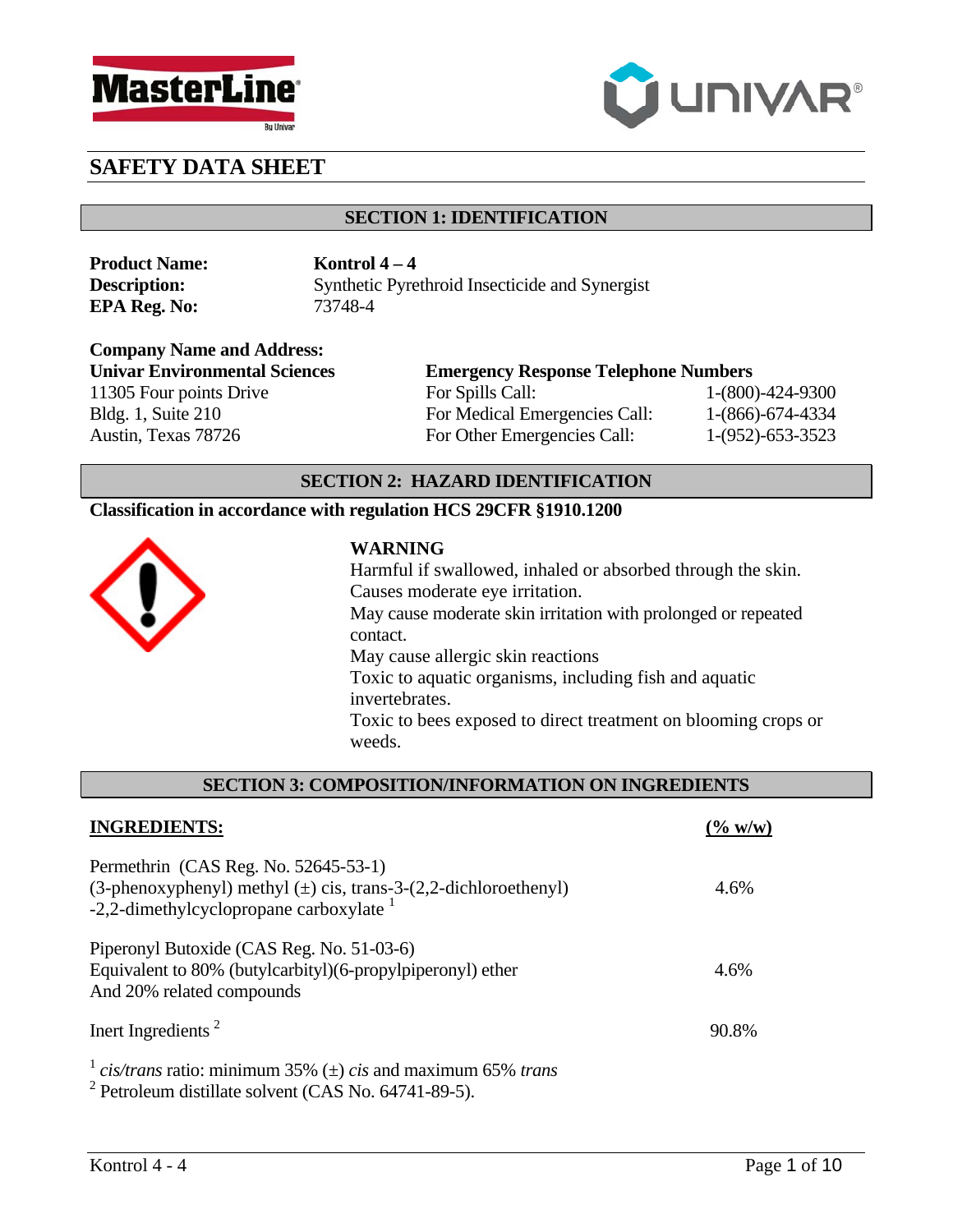



### **SECTION 4: FIRST AID MEASURES**

### **FIRST AID**

| If in Eyes:                       | Hold eye open and rinse slowly and gently with water for 15-20 minutes.<br>Remove contact lenses, if present, after the first 5 minutes, then continue rinsing<br>eye. Call a poison control center or doctor for treatment advice.       |
|-----------------------------------|-------------------------------------------------------------------------------------------------------------------------------------------------------------------------------------------------------------------------------------------|
| If on Skin or<br><b>Clothing:</b> | Take off contaminated clothing. Rinse skin immediately with plenty of water<br>for $15 - 20$ minutes. Call a poison control center or doctor for treatment advice.                                                                        |
| If Swallowed:                     | Immediately call a poison control center or doctor. Do not induce vomiting<br>unless told to do so by a poison control center or doctor. Do not give any liquid<br>to the person. Do not give anything by mouth to an unconscious person. |
| If Inhaled:                       | Move person to fresh air. If person is not breathing, call 911 or an ambulance,<br>then give artificial respiration, preferably by mouth-to-mouth, if possible. Call a<br>poison control center or doctor for further advice.             |

Have the product container or label with you when calling a poison control center or doctor, or going for treatment. For information on this product, contact the National Pesticide Information Center at 1-800-858-7378. You may also contact the National Poison Control Center, 1-800-222- 1222 for emergency medical treatment information.

**Note to Physician:** Contains petroleum distillate – vomiting may cause aspiration pneumonia.

### **SECTION 5: FIRE-FIGHTING MEASURES**

### **NATIONAL FIRE PROTECTION ASSOCIATION (NFPA) RATINGS:**

|                             | Category<br>Health<br>Flammability<br>Reactivity | <b>Rating</b><br>$\theta$                                                              |  |
|-----------------------------|--------------------------------------------------|----------------------------------------------------------------------------------------|--|
| <b>Flash Point:</b>         |                                                  | $>230^{\circ}$ F (110°C)                                                               |  |
| Method Used:                |                                                  | <b>TCC</b>                                                                             |  |
| <b>Extinguishing Media:</b> |                                                  | Foam, $CO2$ , or dry chemical is preferred. Soft stream water fog<br>only if necessary |  |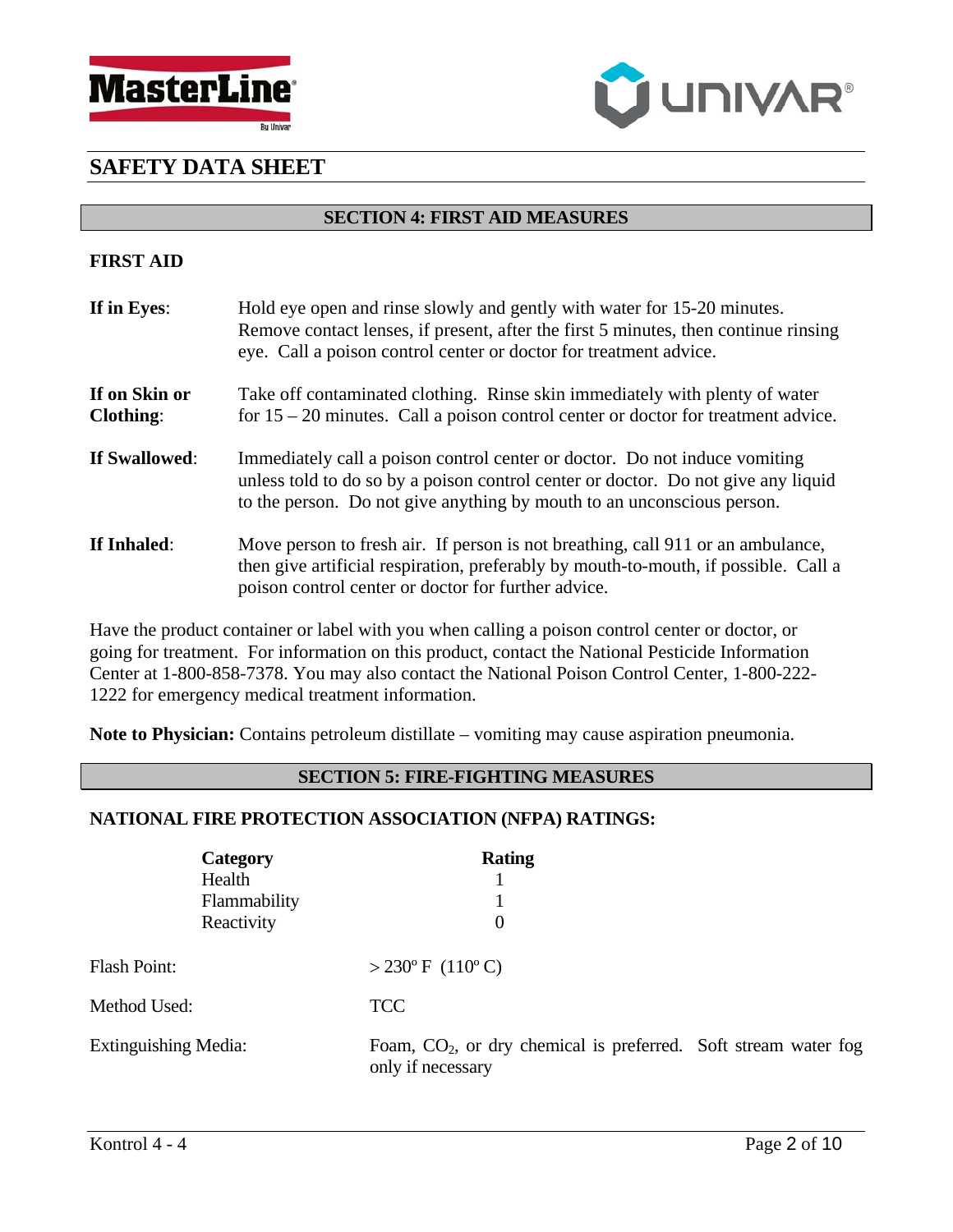



### **SECTION 5: FIRE-FIGHTING MEASURES (CONT'D)**

| Fire & Explosion Precautions:                                                        | Foam fire-extinguishing system is preferred because<br>uncontrolled water can spread possible contamination.<br>Do not allow fire-fighting water to escape into waterways<br>or sewers. Toxic irritating gases can be formed. |
|--------------------------------------------------------------------------------------|-------------------------------------------------------------------------------------------------------------------------------------------------------------------------------------------------------------------------------|
| $\Gamma$ <sub>ing</sub> $\Gamma$ <sub>i</sub> ghting $\Gamma$ <sub>a</sub> inproved. | Use positive pressure self contained breathing epperatus                                                                                                                                                                      |

Fire-Fighting Equipment: Use positive-pressure self-contained breathing apparatus and full protective equipment.

### **SECTION 6: ACCIDENTAL RELEASE MEASURES**

**SPILLS OR LEAKS:** Wear protective clothing as described in Section 8 of this SDS. Absorb liquid with material such as clay, sand, sawdust, or dirt. Sweep up and place in a suitable container for disposal and label the contents. Area can be washed down with a suitable solution of bleach or soda ash and an appropriate alcohol (methanol, ethanol, or isopropanol). Follow this by washing with a strong soap and water solution. Absorb any excess liquid as indicated above, and add to the disposal container. Keep product, contaminated materials and wash water out of streams and sewers. Wash exposed body areas thoroughly after handling.

# **SECTION 7: HANDLING AND STORAGE**

Keep out of reach of children. Do not contaminate water, food or feed by storage or disposal. Do not use, pour, spill or store near heat or open flame.

**HANDLING:** Wear proper safety equipment specified in Section 8 when mixing, loading or otherwise handling this product.

**STORAGE:** Keep this product in its tightly closed original container when not in use. Store in a cool, dry (preferably locked) area that is designated for such insecticides and also inaccessible to children and animals. Avoid exposure to extreme temperatures. In case of spillage, soak up with absorbent material, such as sawdust or fullers' earth, sweep up and place in a labeled container and dispose of as directed in Section 13.

# **SECTION 8: EXPOSURE CONTROLS/PERSONAL PROTECTION**

## **EXPOSURE GUIDELINE(S):**

| <b>MATERIAL:</b>    |                                  | <b>OSHA PEL</b>                    | <b>ACGIH TLV</b>                   |
|---------------------|----------------------------------|------------------------------------|------------------------------------|
| Active Ingredients: | Permethrin<br>Piperonyl Butoxide | Not established<br>Not established | Not established<br>Not established |
| Inert Ingredient:   | Petroleum Distillate             | $5 \text{ mg/m}^3$ (oil mist)      | $5 \text{ mg/m}^3$ (oil mist)      |
| Kontrol 4 - 4       |                                  |                                    | Page 3 of 10                       |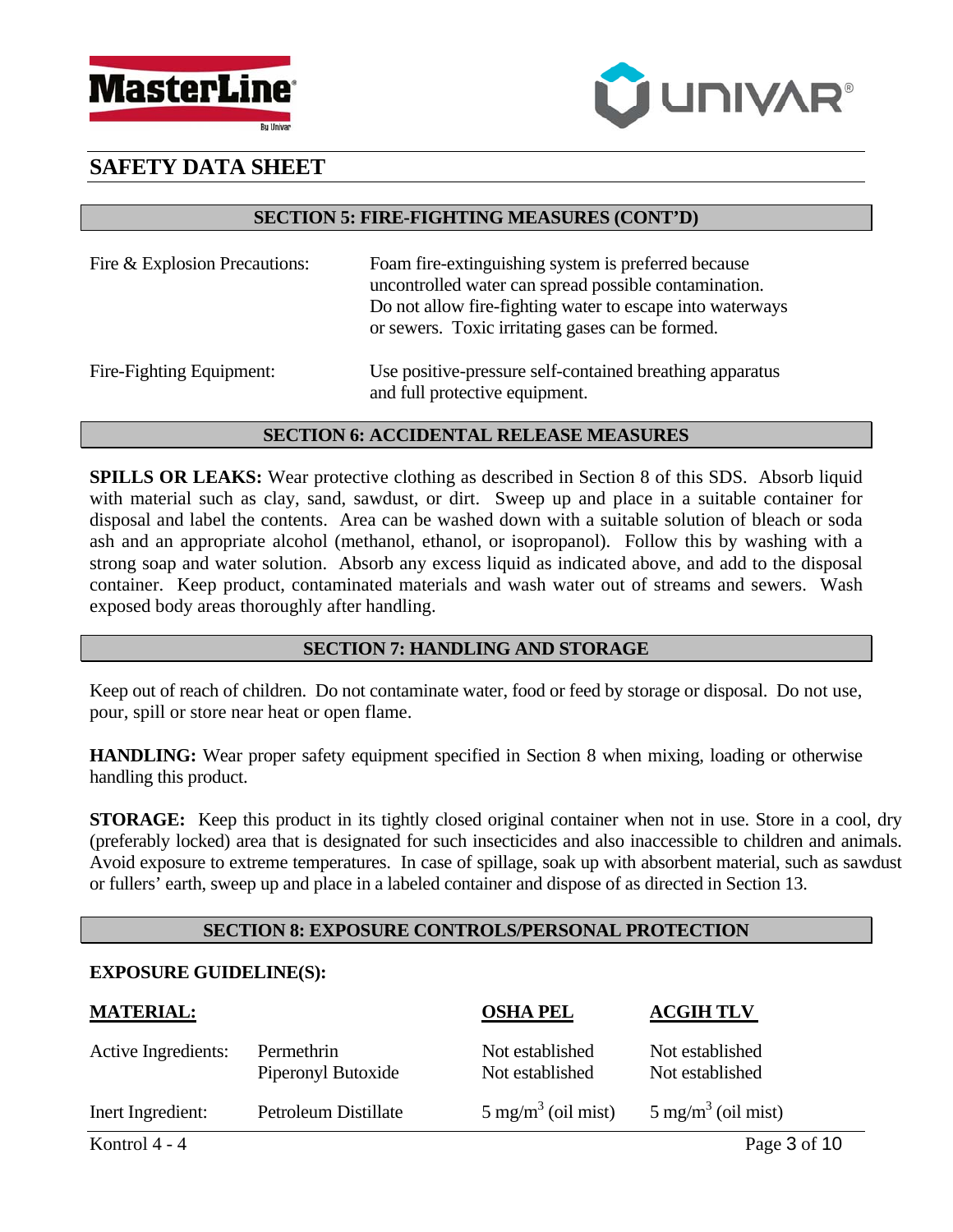



### **SECTION 8: EXPOSURE CONTROLS/PERSONAL PROTECTION (CONT'D)**

**VENTILATION:** Provide general and/or local exhaust ventilation to control airborne levels below the exposure guideline. Ventilate all transport vehicles prior to unloading.

## **PERSONAL PROTECTIVE EQUIPMENT:**

**Mixers, loaders, applicators, and other handlers must wear:** Long-sleeve shirt; long pants; shoes and socks; chemical-resistant gloves for all handlers except for applicators using motorized ground equipment, pilots and flaggers; and Chemical-resistant apron for mixers/loaders, persons cleaning equipment, and persons exposed to the concentrate.

See engineering controls for additional information.

#### **User Safety Requirements:**

Follow manufacturer's instructions for cleaning/maintaining PPE. If no such instructions for washables exist, use detergent and hot water. Keep and wash PPE separately from other laundry.

Discard clothing and other absorbent materials that have been drenched or heavily contaminated with this product's concentrate. Do not reuse them.

### **User Safety Recommendations:**

- Users should wash hands before eating, drinking, chewing gum, using tobacco, or using the toilet.
- Users should remove clothing/PPE immediately if pesticide gets inside. Then wash thoroughly and put on clean clothing.
- Users should remove PPE immediately after handling this product. Wash the outside of gloves before removing. As soon as possible, wash thoroughly and change into clean clothing.

### **Engineering Controls**

Pilots must use an enclosed cockpit that meets the requirements listed in the Worker Protection Standard (WPS) for agricultural pesticide [40 CFR §170.240(d)(6)].

## **SECTION 9: PHYSICAL AND CHEMICAL PROPERTIES**

| Light yellow                                  |
|-----------------------------------------------|
| Liquid                                        |
| Slight odor of petroleum oil                  |
| 7.27 lbs/gal $(0.87 \text{ gm/cm}^3)$         |
| Does not disperse in water                    |
| $60 \,\text{cps}$                             |
| Not applicable - does not disperse with water |
| Stable                                        |
|                                               |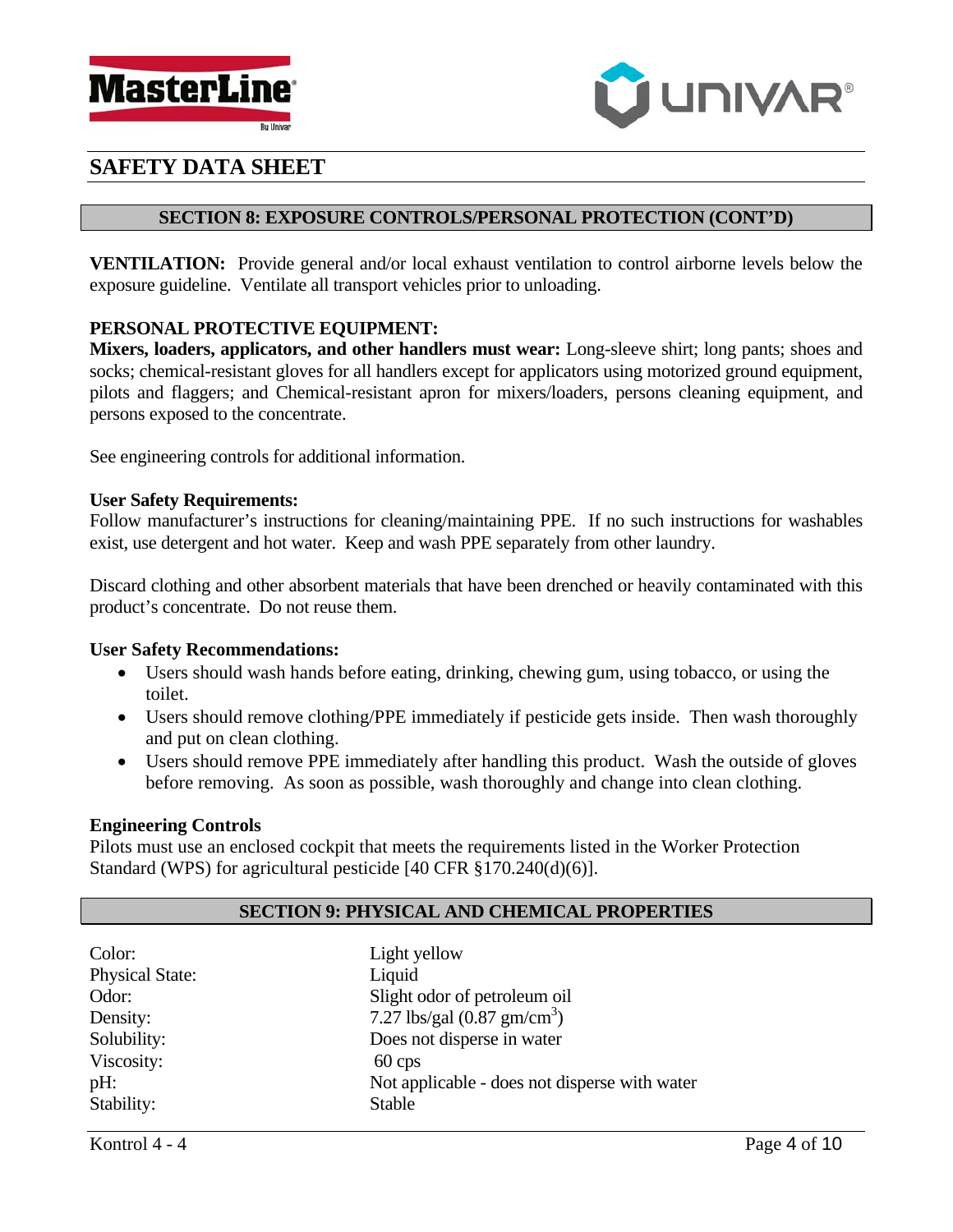



**SECTION 10: STABILITY AND REACTIVITY** 

| Stability:                | (CONDITIONS TO AVOID) Avoid heating above 230°F<br>$110^{\circ}$ C). Contains a petroleum distillate solvent which can burn.    |
|---------------------------|---------------------------------------------------------------------------------------------------------------------------------|
| Incompatibility:          | (SPECIFIC MATERIALS TO AVOID) Strong Oxidizers.                                                                                 |
| Hazardous Decomposition:  | Under fire conditions hydrogen chloride, oxides of chlorine, carbon<br>dioxide, carbon monoxide, and asphyxiants can be formed. |
| Hazardous Polymerization: | Will not occur.                                                                                                                 |

# **SECTION 11: TOXICOLOGICAL INFORMATION**

**SKIN ABSORPTION:** The acute dermal toxicity is considered to be low. The dermal  $LD_{50}$  for rabbits is greater than 2000 mg/kg.

**INGESTION:** The acute oral toxicity is considered to be low. The oral LD<sub>50</sub> for rats is greater than 1000 mg/kg. Small amounts that might be swallowed incidental to normal handling operations are not likely to cause injury; however, swallowing larger amounts may cause serious injury, even death. If aspirated (liquid enters the lungs), may cause lung damage or even death due to chemical pneumonia.

**INHALATION:** The acute inhalation toxicity is considered to be low. The inhalation  $LC_{50}$  for rats is greater than 4 mg/l for 4 hours. Symptoms of excessive exposure includes squinting eyes, irregular and rattled breathing, ataxia, headache, dizziness, anesthesia, drowsiness, unconsciousness, and other central nervous system effects.

**SYSTEMIC (OTHER TARGET ORGAN) EFFECTS:** Excessive exposure may produce effects on the nervous system such as sensitivity to touch and sound, tremors, abnormal movement, and clonic convulsions. Long-term studies with permethrin in laboratory animal resulted in increased liver and kidney weights, induction of the liver microsomal drug metabolizing enzyme system, and histopathological changes in the lungs and liver. Long-term studies with piperonyl butoxide indicated increased organ weights in the liver, kidney, and adrenal glands.

**CANCER INFORMATION:** Chronic feeding studies with permethrin in mice and rats indicate limited evidence of oncogenicity in laboratory animals. Based on comprehensive evaluations of all relevant health effects data, it was concluded that the oncogenic potential in humans is extremely weak or nonexistent. A chronic feeding study in mice indicate an increased incidence of benign liver tumors; the significance of these findings is questionable and under review. The doses that produced this oncogenic effect in laboratory animals, greatly exceeds human exposure levels for the recommended use of this product.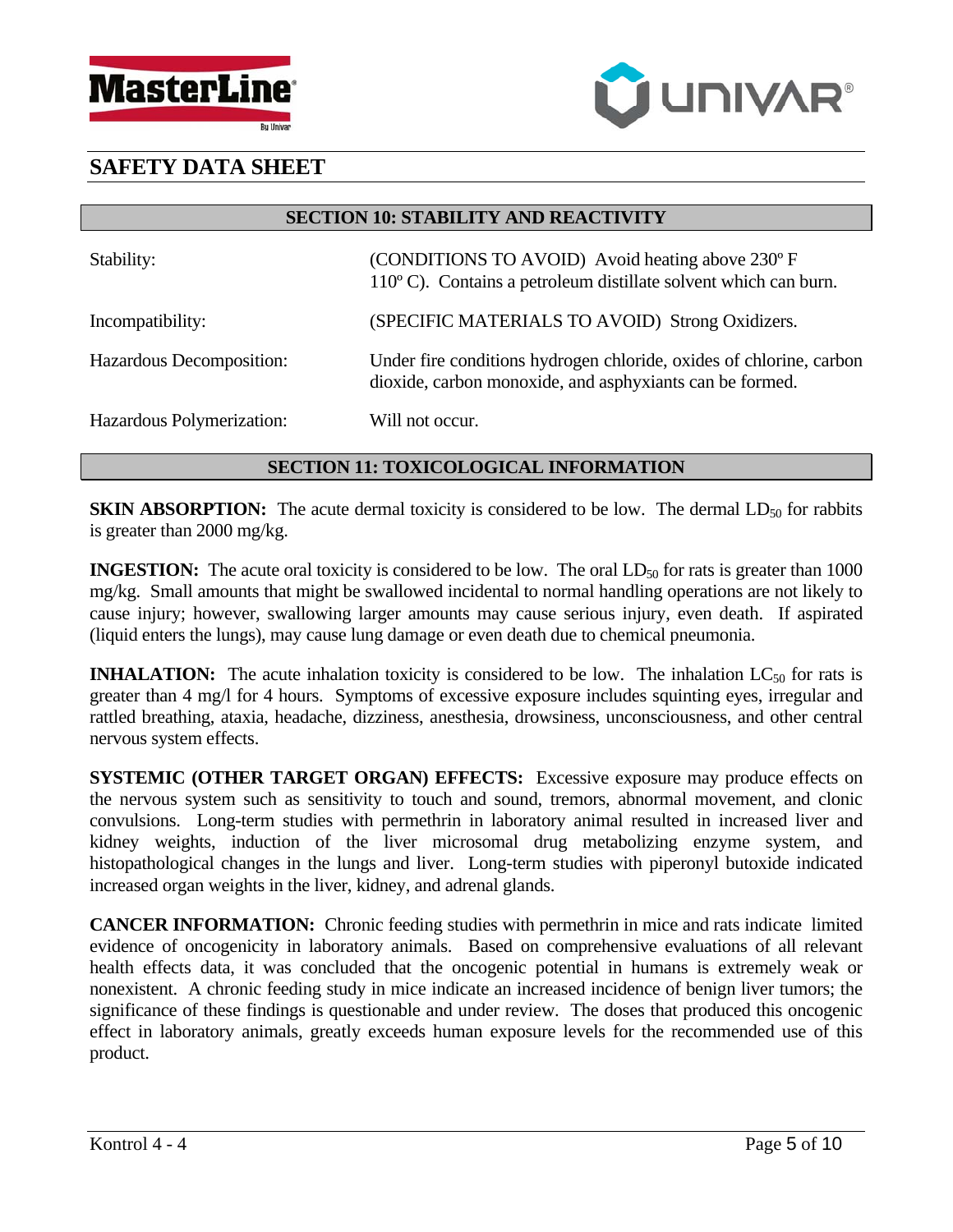



## **SECTION 11: TOXICOLOGICAL INFORMATION (CONT'D)**

**TERATOLOGY (BIRTH DEFECTS):** The active ingredients in this product did not cause birth defects in laboratory animal studies. Exposures having no effect on the mothers had no effect on the fetuses in rabbits and rats. The no-effect levels for permethrin in rabbits and rats were 600 mg/kg and 50 mg/kg, respectively. The no-effect levels for piperonyl butoxide in rabbits and rats were 200 mg/kg and 1000 mg/kg, respectively.

**REPRODUCTIVE EFFECTS:** Permethrin and piperonyl butoxide did not interfere with fertility in animal reproduction studies. The no effect level for permethrin in a two-generation rat reproduction study was 180 mg/kg. The no-effect level for piperonyl butoxide in a two-generation rat reproduction study was 350 mg/kg.

**MUTAGENICITY (EFFECTS ON GENETIC MATERIAL):** Based on a number of *in vivo* and *in vitro* studies, it was concluded that the active ingredients in this product are not mutagenic.

# **SECTION 12: ECOLOGICAL INFORMATION**

**ENVIRONMENTAL SUMMARY:** This pesticide is extremely toxic to aquatic organisms, including fish and aquatic invertebrates. Run-off from treated areas or deposition of spray droplets into a body of water may be hazardous to fish and aquatic invertebrates. Before making the first application in a season, it is advisable to consult with the state or tribal agency with primary responsibility for pesticide regulation to determine if other regulatory requirements exist.

Do not apply over bodies of water (lakes, rivers, permanent streams, natural ponds, commercial fish ponds, swamps, marshes or estuaries), except when necessary to target areas where adult mosquitoes are present, and weather conditions will facilitate movement of applied material away from the water in order to minimize incidental deposition into the water body.

This pesticide is highly toxic to bees exposed to direct treatment on blooming crops or weeds. Do not apply this product or allow it to drift on blooming crops or weeds while bees are actively visiting the treatment areas, except when applications are made to prevent or control a threat to public and/or animal health determined by a state, tribal or local health or vector control agency on the basis of documented evidence of disease causing agents in vector mosquitoes or the occurrence of mosquitoborne disease in animal or human populations, or if specifically approved by the state or tribe during a natural disaster recovery effort.

**PHYSICAL ENVIRONMENTAL PROPERTIES:** In soil, permethrin is stable over a wide range of pH values. Due to its high affinity for organic matter,  $(K_{\text{oc}} = 86,000)$ , there is little potential for movement in soil or entry into ground water. Permethrin has a Log  $P_{OW}$  of 6.1, but a low potential to bioconcentrate ( $BCF = 500$ ) due to the ease with which it is metabolized. Piperonyl butoxide is reported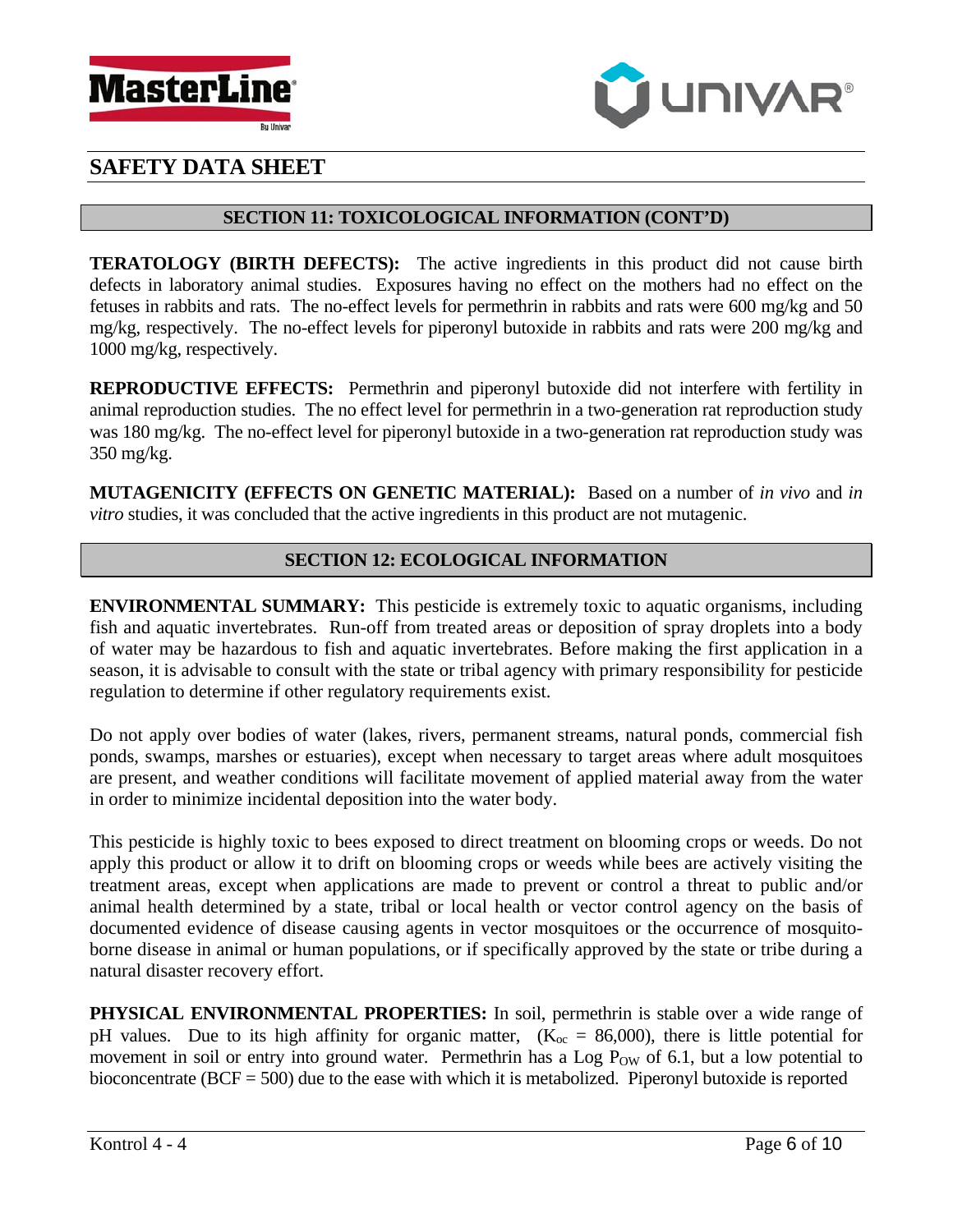



## **SECTION 12: ECOLOGICAL INFORMATION (CONT'D)**

to have a maximum half-life of 4.3 days in soil and from 0.55 to 1.64 days in aqueous environments. Gravitational settling remove piperonyl butoxide released in the atmosphere as an aerosol. Gaseous piperonyl butoxide degrades in the atmosphere with an estimated half-life of 3.4 hours. It is reported that piperonyl butoxide has a low potential for environmental bioconcentration.

**ENVIRONMENTAL TOXICOLOGY:** Permethrin is highly toxic to fish  $(LC_{50} = 0.5 \mu g/L)$  to 315  $\mu$ g/L) and aquatic invertebrates (LC<sub>50</sub> = 0.02  $\mu$ g/L to 7.6  $\mu$ g/L). Marine species are often more sensitive than the freshwater species. Bacteria, algae, mollusks, and amphibians are much more tolerant of permethrin than the fish and arthropods. Care should be taken to avoid contamination of the aquatic environment. Permethrin is slightly toxic to birds and oral  $LD_{50}$  values are greater than 3,600 mg/kg. Longer dietary studies showed that concentrations of up to 500 ppm in the diet had no effect on bird reproduction. Piperonyl butoxide is acutely toxic to fish ( $LC_{50}$  = 3.94 mg/L to 6.12 mg/L) and highly toxic to aquatic invertebrates  $(LC_{50}$  0.23 mg/L to 0.51 mg/L). Care should be taken to avoid contamination of aquatic environments. Piperonyl butoxide has a low to very low toxicity to birds with an acute oral  $LD_{50}$  greater than 2,250 mg/kg and longer-term dietary studies at  $LC_{50}$  values greater than 5,620 ppm.

## **SECTION 13: DISPOSAL CONSIDERATIONS**

Do not contaminate water, food or feed by storage or disposal.

**Pesticide Disposal:** Wastes resulting from the use of this product may be disposed of on site or at an approved waste disposal facility.

**Container Handling: Nonrefillable Container:** Metal or Plastic Container. Do not reuse or refill container. Triple rinse or pressure rinse container (or equivalent) promptly after emptying. Offer for recycling, if available, reconditioning if appropriate, or puncture and dispose of in a sanitary landfill, or by other procedures approved by state and local authorities. Triple rinse as follows:

**Containers 5 gallons or less**: Empty the remaining contents into application equipment and drain for 10 seconds after the flow begins to drip. Fill the container ¼ full with water and recap. Shake for 10 seconds. Pour rinsate into mix tank or store rinsate for later use or disposal. Drain for 10 seconds after the flow begins to drip. Repeat this procedure two more times. Once cleaned, offer for recycling if available or reconditioning if appropriate, or puncture and dispose of in a sanitary landfill or by other procedures approved by State and local authorities. Do not cut or weld metal containers.

**Containers larger than 5 gallons:** Empty the remaining contents into application equipment. Fill the container ¼ full with water. Replace and tighten closures. Tip container on its side and roll back and forth, ensuring at least one complete revolution, for 30 seconds. Stand the container on its end and tip back and forth several times. Empty the rinsate into application equipment or a mix tank or store rinsate for later use or disposal. Repeat this procedure two more times. Once cleaned, offer for recycling if available or reconditioning if appropriate, or puncture and dispose of in a sanitary landfill or by other procedures approved by State and local authorities.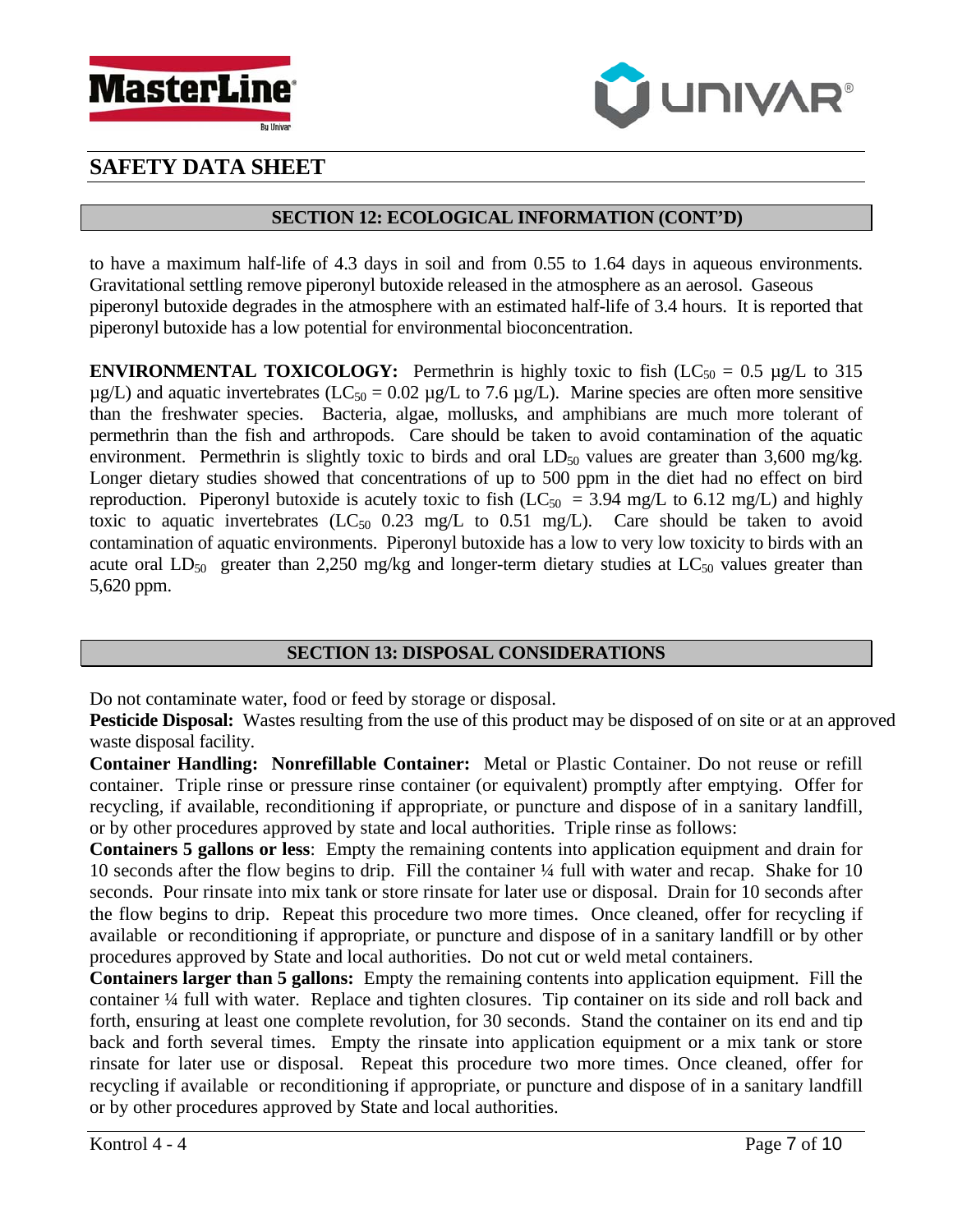



### **SECTION 13: DISPOSAL CONSIDERATIONS (CONT'D)**

**Pressure rinse as follows (all sizes):** Empty the remaining contents into application equipment or a mix tank and continue to drain for 10 seconds after the flow begins to drip. Hold container upside down over application equipment or mix tank or collect rinsate for later use or disposal. Insert

pressure rinsing nozzle in the side of the container and rinse at about 40 PSI for at least 30 seconds. Drain for 10 seconds after the flow begins to drip.

**Refillable container:** Refill this container with pesticide only. Do not reuse this container for any other purpose. Cleaning the container before final disposal is the responsibility of the person disposing of the container. Cleaning before refilling is the responsibility of the refiller.

Return container to point of purchase for reuse with seal intact and in salable condition. Before refilling, inspect thoroughly for damage such as cracks, punctures, bulges, dents, abrasions, and damaged or worn threads on closure devices. After filling and before transporting, check for leaks. Do not refill or transport damaged or leaking container.

To clean the container before final disposal, empty the remaining contents from the container into application equipment or mix tank. Fill the container about 10 percent full with water. Agitate vigorously or recirculate water with pump for 2 minutes. Pour or pump rinsate into application equipment or rinsate collection system. Repeat this rinsing process two more times.

### **BULK STORAGE AND DISPOSAL**

Do not contaminate water, food or feed by storage or disposal. Open dumping is prohibited.

**Storage:** Ground water contamination may be reduced by diking and flooring of permanent liquid bulk storage sites with an impermeable material.

**Pesticide Disposal:** Pesticide spray mixture or rinsate that cannot be used according to label instructions must be disposed of according to Federal and local procedures under Subtitle C or the Resource Conservation and Recovery Act.

## **SECTION 14: TRANSPORTATION INFORMATION**

**U.S. SURFACE FREIGHT CLASS:** Insecticide, NOI, other than Poison. NMFC Item 102120.

**MARINE POLLUTANT #1:** permethrin (Severe Marine Pollutant).

**OTHER SHIPPING INFORMATION:** This product is not regulated for transport in the USA when shipped via highway or railroad in non-bulk packages. Describe using the "U.S. Surface Freight Class" above, which applies in all cases.

**SPECIAL NOTE:** The following applies to water and air shipments, and shipments in bulk packages:

**PROPER SHIPPING NAME:** Environmentally hazardous substance, liquid, n.o.s. (permethrin)

## **HAZARD CLASS OR DIVISION:** 9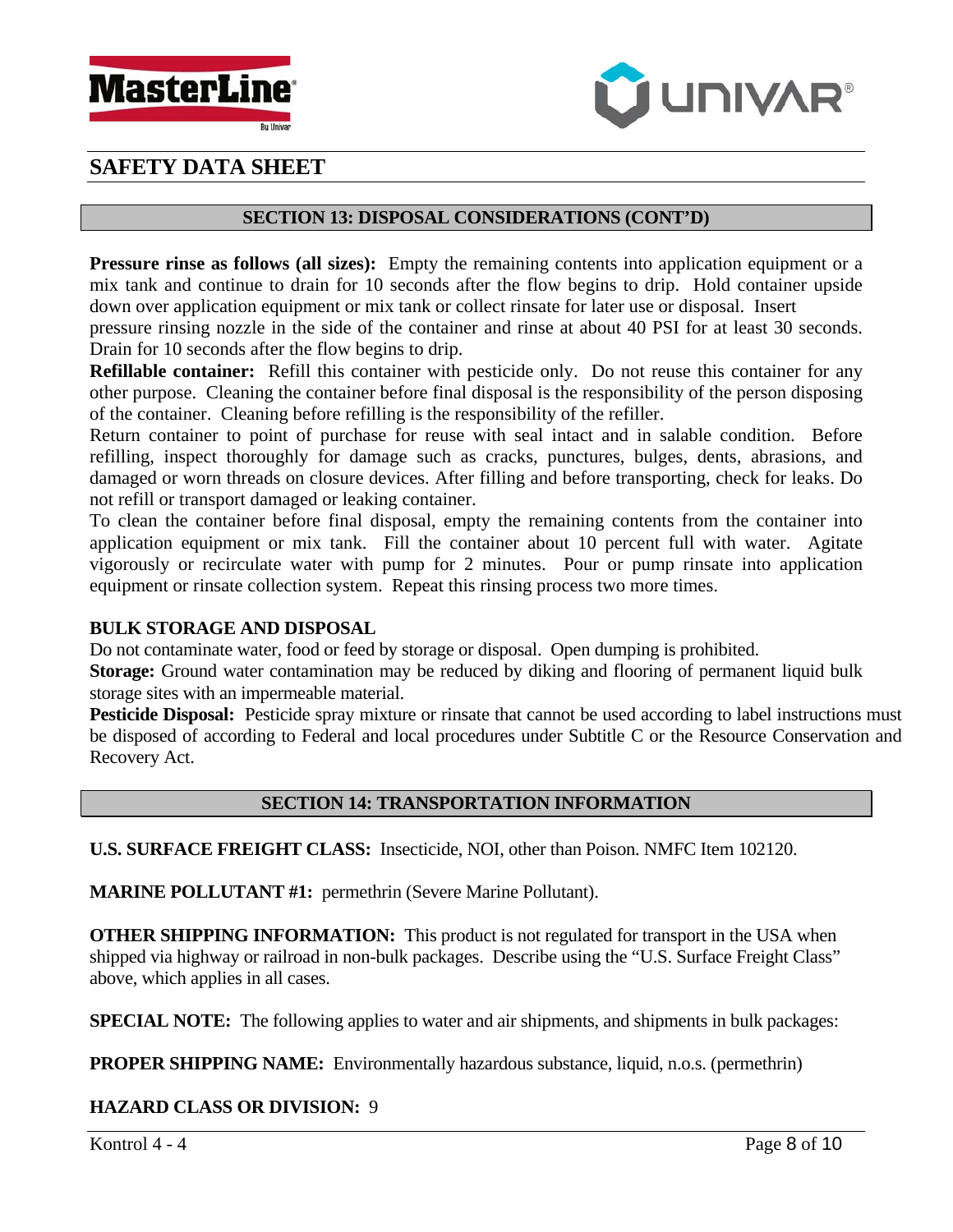



# **SECTION 14: TRANSPORTATION INFORMATION (CONT'D)**

**IDENTIFICATION NUMBER:** UN 3082

**PACKING GROUP:** III

**OTHER:** NAERG Guide 171

## **SECTION 15: REGULATORY INFORMATION**

### **FIFRA INFORMATION:**

This chemical is a pesticide product registered by the Environmental Protection Agency and is subject to certain labeling requirements under Federal pesticide law. These requirements differ from the classification criteria and hazard information required for safety data sheets, and for the workplace labels of non-pesticide chemicals. The following is the hazard information as required on the pesticide label:

**CAUTION:** Contains petroleum distillate. Causes moderate eye irritation. Harmful if swallowed. Avoid contact with skin, eyes or clothing. Avoid breathing vapors or spray mist. Prolonged or frequently repeated skin contact may cause allergic reactions in some individuals. Wash thoroughly with soap and water after handling and before eating, drinking, chewing gum, using tobacco, or using the toilet. Remove contaminated clothing and wash before reuse.

**SARA 313 INFORMATION:** This product contains the following substances subject to the reporting requirements of Section 313 of Title III of the Superfund Amendments and Reauthorization Act of 1986 and 40 CFR Part 372:

| <b>CHEMICAL NAME</b> | <b>CAS NUMBER</b> | <b>CONCENTRATION</b> |
|----------------------|-------------------|----------------------|
| Permethrin           | 52645-53-1        | 4.6%                 |
| Piperonyl Butoxide   | $51-03-5$         | 4.6%                 |

**SARA HAZARD CATEGORY:** This product has been reviewed according to the EPA "Hazard Categories" promulgated under Sections 311 and 312 of the Superfund Amendment and Reauthorization Act of 1986 (SARA Title III) and is considered, under applicable definitions, to meet the following categories:

> An immediate health hazard A delayed health hazard

**TOXIC SUBSTANCES CONTROL ACT (TSCA):** All ingredients are on the TSCA inventory or are not required to be listed on the TSCA inventory.

**OSHA HAZARD COMMUNICATION STANDARD:** This product is a "Hazardous Chemical" as defined by the OSHA Hazard Communication Standard, 29 CFR 1910.1200.